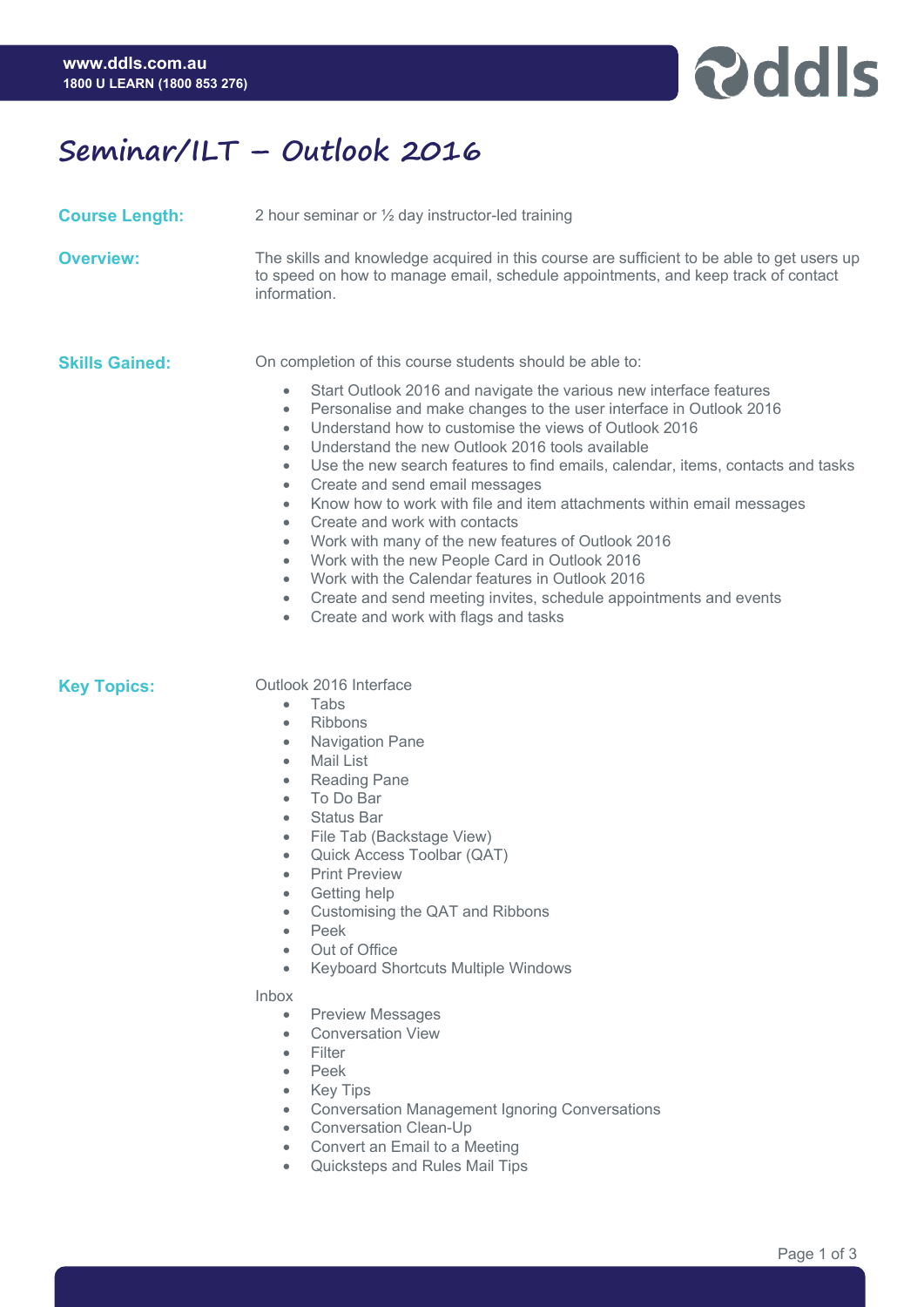# **Pddls**

Mail

- Quick Command Actions
- Inline Messages
- Replying to a Message Inline
- PopOut a Message for Full Functionality
- New Mail Ribbon
- Creating and Sending a Message
- Forwarding a Message
- Reply with a Meeting
- Attaching, Viewing and Saving Attachments
- Signatures

Instant Search

- How to Search
- Refining the Search
- Colour Categories

#### Calendar

- Calendar Weather Report
- Time Indicator
- Calendar Views
- Overlay Calendars
- Meeting Request Calendar Preview
- Setting up an Appointment/Meeting/Event
- Adding a Resource
- Schedule View
- Meeting Reminders
- Free/Busy Details
- Adding a Recurring Appointment/Meeting/Event
- Accepting/Declining a Meeting Request
- Proposing a New Time for a Meeting
- Cancelling a Meeting
- Displaying Multiple Time Zones
- Calendar Groups
- Share a Calendar
- Calendar Options

Flagging and Tasks

- To Do Bar
- Setting a Flag
- Setting a Reminder
- Creating and Deleting Tasks
- Marking a Task as Completed
- Viewing Tasks

#### **Contacts**

- People Card
- Explore the People Pane
- New Contact Card
- Contact Groups
- Map

**Target Audience:** This course is designed for users who have a general experience with using email, calendaring, and contacts management and need to know how to get up and running quickly and efficiently using the new Microsoft Outlook 2016.